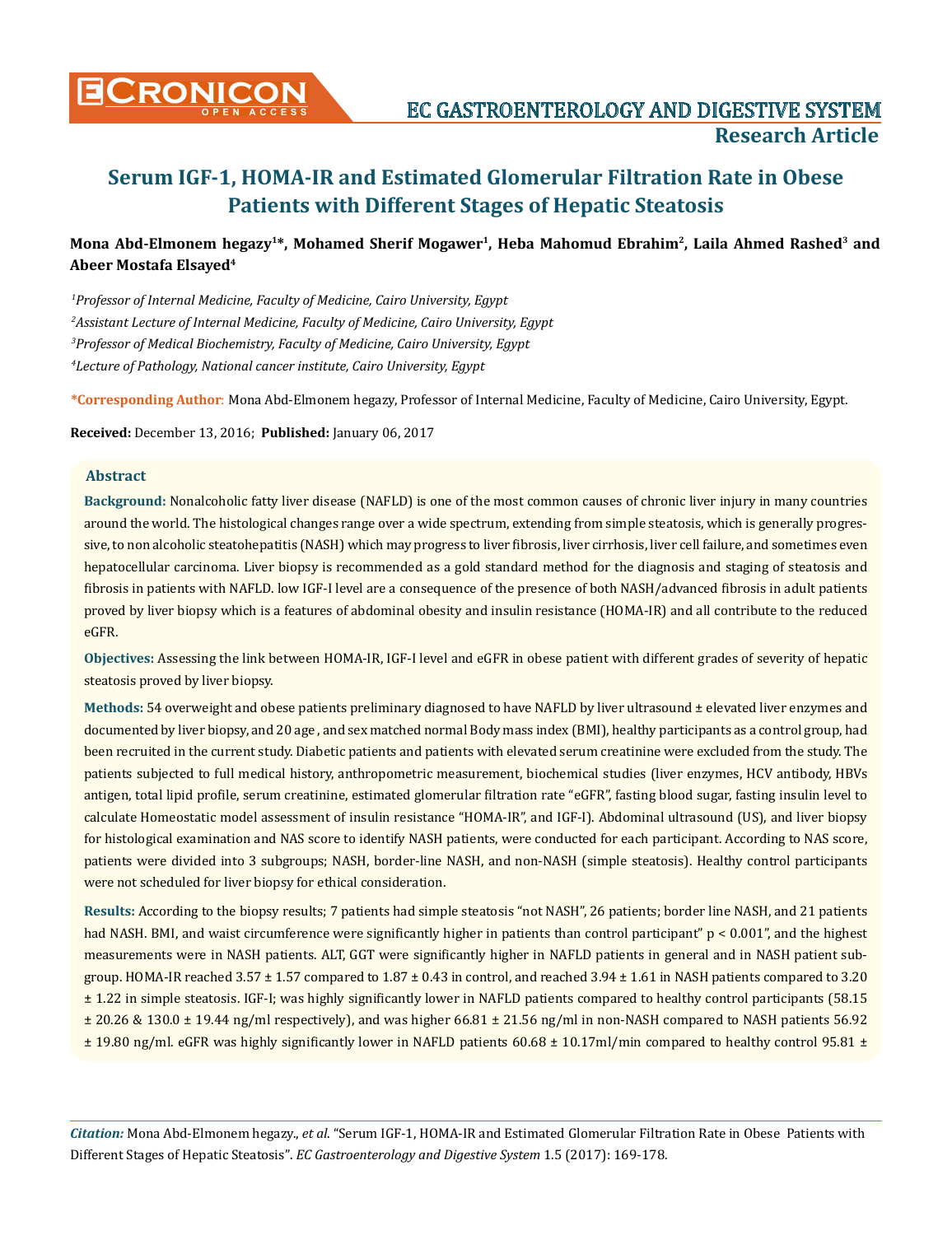170

17.70 ml/min, with" p < 0.001", to reach below 60ml/min in NASH subgroup 58.03 ± 9.01ml/min resulting in" p value of 0.004" when compared to patients with border line and non-NASH.

**Conclusion:** There was a definitive association between low IGF-1, high level of HOMA-IR, and reduced eGFR with the incidence of NAFLD with different grades of severity. In NAFLD patients' eGFR was lower than 90ml/min, and lower than 60ml/min in NASH and border line NASH patients

*Keywords: NAFLD; NASH; IGF-I; HOMA-IR; eGFR*

# **Abbreviations**

BMI: Body Mass Index; CKD: Chronic Kidney Disease; eGFR: Estimated Glomerular Filtration Rate; ER: Endoplasmic Reticulum; HDL-c: High Density Lipoprotein Cholesterol; HGF: Hepatocyte Growth Factor; HOMA-IR: Homeostasis Model Assessment of Insulin Resistance; IGF-1: Insulin-Like Growth Factor 1; IL-6: Interleukin 6, LDL-c: Low Density Lipoprotein Cholesterol; MKFD: Mild Kidney Function Damage; NAFLD: Non Alcoholic Fatty Liver Disease; NAS: NAFLD Activity Score; NASH: Non Alcoholic Steatohepatitis; PNPLA3: Patatin-Like Phospholipase 3.

## **Introduction**

Non-alcoholic fatty liver disease (NAFLD) represent a spectrum of liver disease with key stages consisting of hepatic steatosis (NAFL), steatohepatitis (NASH), fibrosis, and eventual cirrhosis, NAFLD affects more than 20 % of population worldwide [1]. Imaging studies and laboratory tests do not reliably differentiate patients with NAFLD from those with NASH, or predict the severity of liver disease [2]. Only a liver biopsy can establish a definite diagnosis and determine the severity of the condition as well as being the most sensitive and specific means of providing important prognostic information [3]. IGF-I levels have been associated with liver steatosis, progressively decreasing with liver fat accumulation [4].

The liver is the source of most (75 percent) of plasma IGF-I, as proven by organ specific gene targeting studies. Variables that regulate synthesis and release by the liver, primarily GH, also regulate its plasma concentrations. It has been reported that IGF-I stimulates both DNA synthesis and the production of hepatocyte growth factor (HGF) in hepatic stellate cells *in vitro* [5]. IGF-1 has been reported to predict the occurrence of liver steatosis in obese patients and as a marker of both fibrosis and steatosis in patients with NAFLD [6]. More recently, IGF-I has been shown to prevent the development of NASH in a genetically modified animal model prone to the disease [7].

NAFLD is now believed to be an integral part of the metabolic syndrome, with insulin resistance as a central pathogenic factor [8]. CKD is associated with severity of liver histopathology in adult biopsy–proven NAFLD [9]. Insulin resistance has been shown to be extensively linked to an increase in incidence of chronic kidney disease [10]. Studies have shown positive association between serum IGF concentrations and risk of chronic kidney disease [11].

# **Aim of work**

The aim of the current study is to evaluate the link between insulin resistance (HOMA-IR), IGF-I level and kidney function assessed by glomerular filtration rate in obese patient with different grades of severity of hepatic steatosis proved by liver biopsy.

#### **Patients and Methods**

The present study includes 60 overweight and obese female patients, they were selected from the hepatology outpatient clinic of Kasr Al Ainy Hospital, Cairo University, from (January - May 2016); they were preliminary diagnosed to have NAFLD by abdominal ultrasound +/- elevated liver enzymes, and confirmed by liver biopsy. In addition to twenty age-matched normal BMI, healthy participants were recruited as a control group.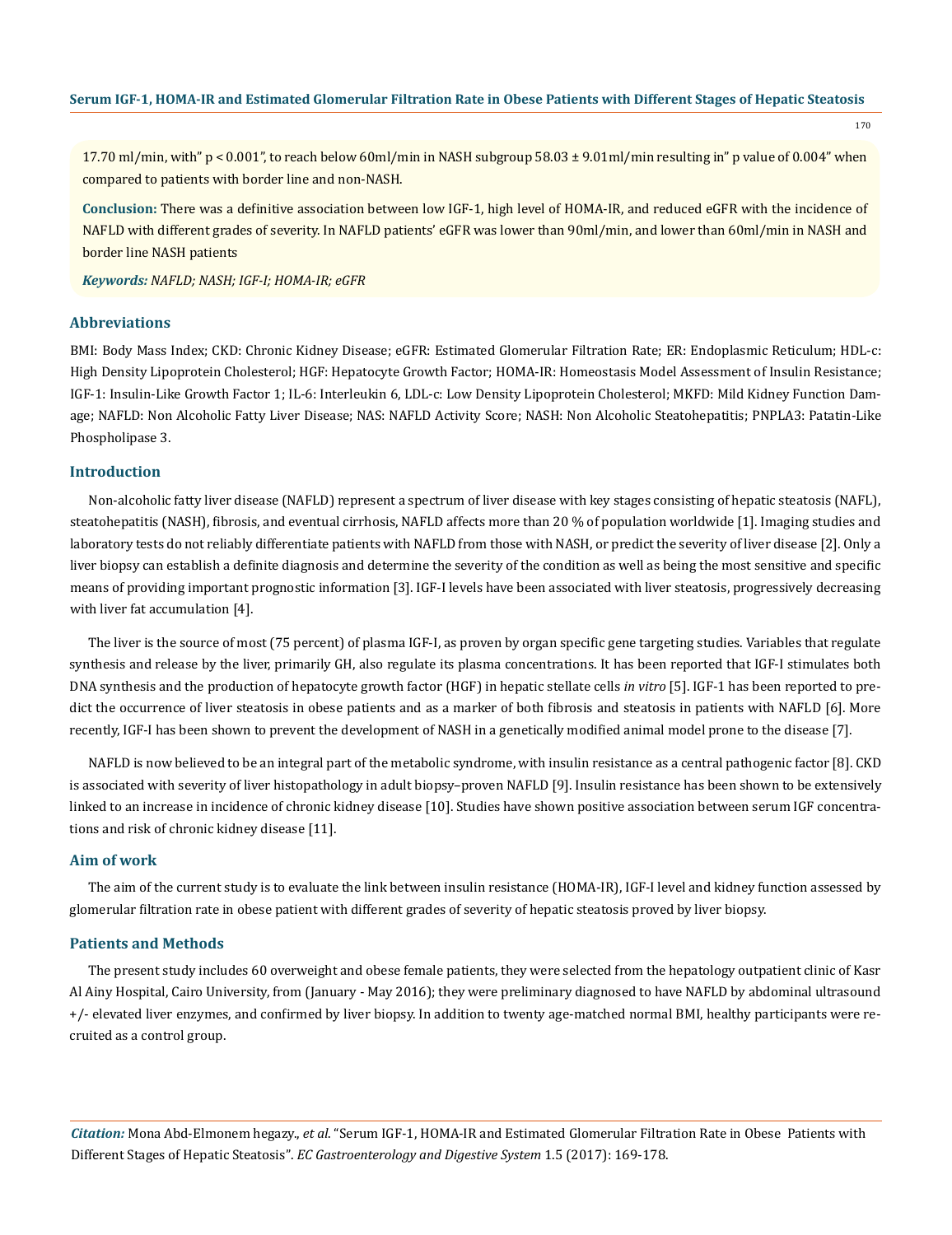171

The selection of participants in this study was based on the following inclusion criteria: Patients at age 18 - 65 years old, over weight and obese participants with BMI > 25 kg/m², and normal serum creatinine. Diabetes mellitus, liver cirrhosis, elevated serum creatinine, viral hepatitis, autoimmune hepatitis, history of intake of hepato-toxic medications in last 3months, and alcohol abuse were an exclusion criteria.

All the 60 NAFLD cases were subjected to full history, clinical examination, anthropometric measures, liver function tests, total lipid profile, fasting blood sugar (FBS), anti HCV antibody, HBsAg and abdominal ultrasound.

The study protocol conformed to the ethical guidelines of the 1975 Declaration of Helsinki; a written informed consent was obtained from all patients participating in the study, after a full explanation of the procedures, and Ethical Committee approval of internal medicine department of faculty of medicine Cairo University in December 2015.

Twenty healthy age matched non-obese participants (BMI >5kg/m2) with no manifestations of NAFLD by abdominal ultrasound were chosen as a control. They were also subjected to the same investigations as patients, but they did not undergo liver biopsy for ethical reasons.

# **Methods**

- All participants were interviewed for their medical history.
- The weight and height of each participant were measured while the participant was clothed only in alight gown, and the BMI was calculated as body weight in kg divided on height square in meters (Kg/ m<sup>2</sup>).
- The waist circumference was measured midway between last rib margin and the iliac crest in a standing position by the same examiner.
- Blood pressure was measured.
- Blood samples were obtained from each participant after a fasting period of at least 8 hours.
- The blood glucose level was measured using the glucose oxidase method.
- Serum total cholesterol, HDL-cholesterol, LDL-cholesterol and triglyceride levels were measured on an autoanalyser using enzymatic calorimetery.
- Serum levels of ALT, AST and GGT.
- ELISA for IGF-I and insulin level.
- Calculation of HOMA to determine insulin resistance :
- International Formula: fasting Glucose (mmol/L) x fasting Insulin (mU/L) / 22.5. American Formula: fasting Glucose (mg/dl) x fasting Insulin (µU/mL) / 405 [12].
- Serum creatinine was measured on an autoanalyser using enzymatic calorimetery.
- Calculation of estimated glomerular filtration rate (eGFR): it was calculated from serum creatinine using the Chronic Kidney Disease Epidemiology Collaboration (CKD-EPI) formula.
- Human IGF-I was measured by Elisa kit supplied by (Quantikine Immunoassay, USA).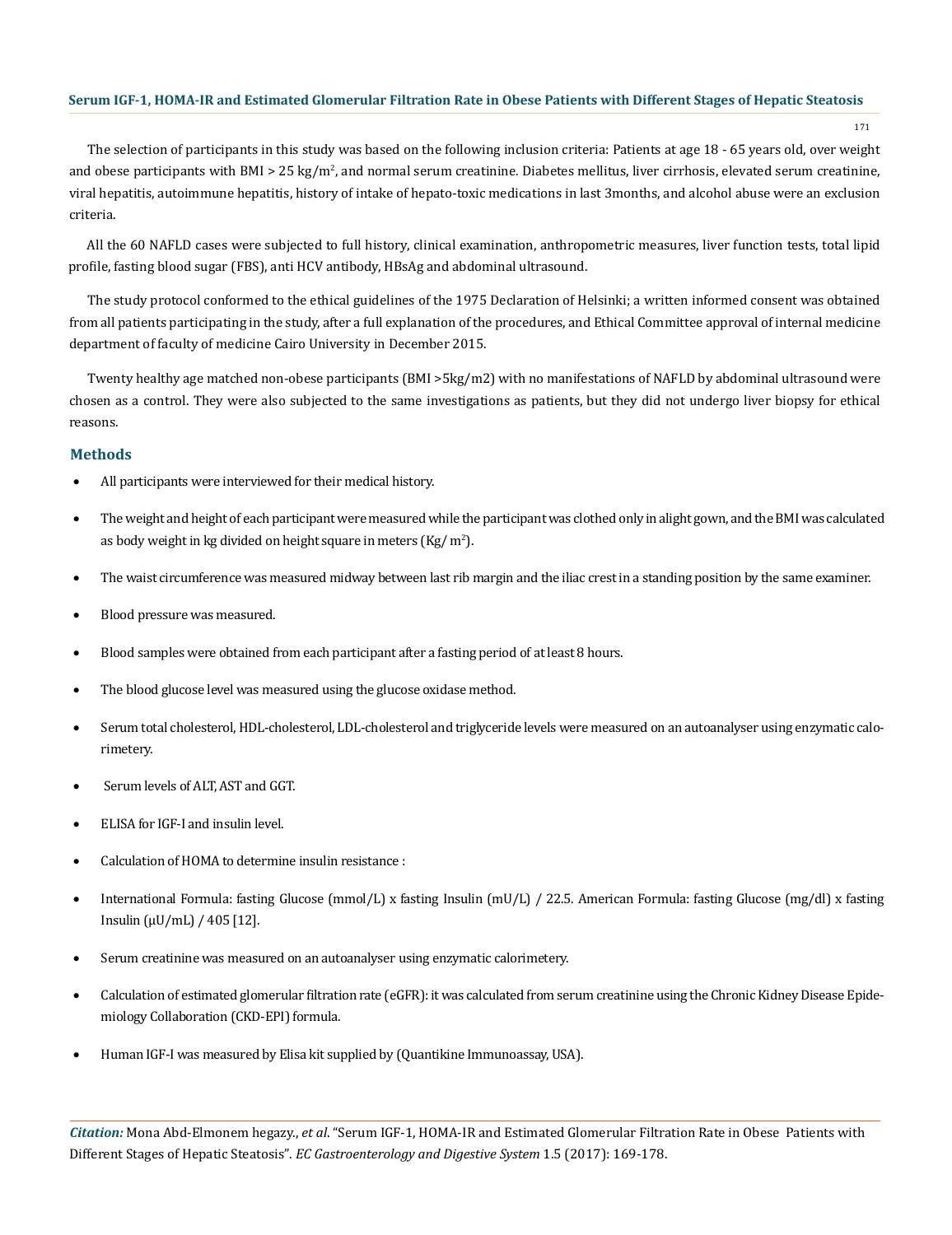172

**Abdominal ultrasound:** was performed by the same operator using a Toshiba Apilo XV scanner equipped with a broad band 3.5 MHz curved array probe to assess the presence of liver steatosis (bright liver).

#### **Liver biopsy**

It was taken for all patients who were suspected NAFLD guided by abdominal US (according to guidelines of liver biopsy for patients with NAFLD in 2012 by the American Association for the Study of Liver Disease). Liver biopsy was fixed in ten percent neutral buffered formalin then embedded in paraffin blocks. Five micrometer thick sections were cut and stained with hematoxylin and eosin and examined under light microscope for histopathological diagnosis and scoring using NAS scoring system according to Histological Scoring System for Nonalcoholic Fatty Liver Disease. This scoring system addresses the full spectrum of lesions of NAFLD and allows a diagnostic categorization into NASH, borderline NASH or not NASH. Fibrosis staging was evaluated (separately from NASH) from 0 to 4 scales [13].

#### **Statistical Methods**

Data were coded and entered using the statistical package SPSS (Statistical Package for the Social Science; SPSS Inc., Chicago, IL, USA) version 21. Data was summarized using mean, standard deviation, median minimum and maximum in quantitative data and using frequency (count) and relative frequency (percentage) for categorical data. Comparisons between patients and control groups were done using unpaired t test. Comparisons between liver biopsy subgroups were done using analysis of variance (ANOVA) with multiple comparisons post hoc test in normally distributed quantitative variables while non-parametrical kruskal-Wallis test and Mann-Whitney test were used for non-normally distributed variables [14]. Correlation was done to test for linear relations between quantitative variables by Pearson correlation coefficient [15]. P-values less than 0.05 were considered as statistically significant.

#### **Results**

The present study was conducted on 60 overweight and obese patients, who have variable degree of severity of NAFLD preliminary diagnosed by abdominal ultrasound, confirmed by liver biopsy. Six of them were excluded because the biopsy specimen was not enough for complete assessment of NAS score and fibrosis with refusal of the patients to repeat the biopsy, so we ended by enrollment of 54 patients. And 20 healthy participants, their age was 42.65  $\pm$  7.11year, with a BMI of 22.01  $\pm$  3.76 kg/m<sup>2</sup>.

In spit that, none of our NAFLD patients were diabetic, fasting blood sugar, fasting insulin were significantly elevated compared to the healthy control participants. And IGF-1 was significantly lowered in NAFLD patients as shown in table 1.

| <b>Parameter</b>             | Patients (n.54)   | Control (n.20)     | P value     |
|------------------------------|-------------------|--------------------|-------------|
| FBS(mg/dl)                   | $105.48 \pm 9.68$ | $97.25 \pm 6.66$   | $< 0.001**$ |
| Fasting Insulin $(\mu U/mL)$ | $12.75 \pm 5.19$  | $7.79 \pm 1.68$    | $< 0.001**$ |
| HOMA-IR                      | $3.57 \pm 1.57$   | $1.87 \pm 0.43$    | $< 0.001**$ |
| IGF-1 $(ng/ml)$              | $58.15 \pm 20.26$ | $130.00 \pm 19.44$ | $< 0.001**$ |

*Table 1: Comparison between FBS, insulin level, HOMA-IR, and IGF-1 in the studied case and control participant.* 

 *IGF-1: insulin like growth factor; p < 0.001\*\*, highly significant* 

Serum creatinine and eGFR were significantly higher in healthy participants.

According to the results of liver biopsy, patients were divided by NAS score [13], into 3 subgroups: Group A includes patients who have NASH; they were 21 patients with age 42.81  $\pm$  6.39 years, Group B includes patients who have borderline NASH; they were 26 patients with age  $42.96 \pm 8.28$  years, and Group C includes patients who don't have NASH (simple steatosis), they were 7 patients  $45.29 \pm 6.63$ years. Their BMI were (43.61  $\pm$  3.71, 35.27  $\pm$  4.12, and 33.44  $\pm$  2.33 kg/m<sup>2</sup> respectively), and their waist circumference were (107.74  $\pm$ 15.94, 107.48 ± 14.96, and 98.10 ± 10.82 cm respectively).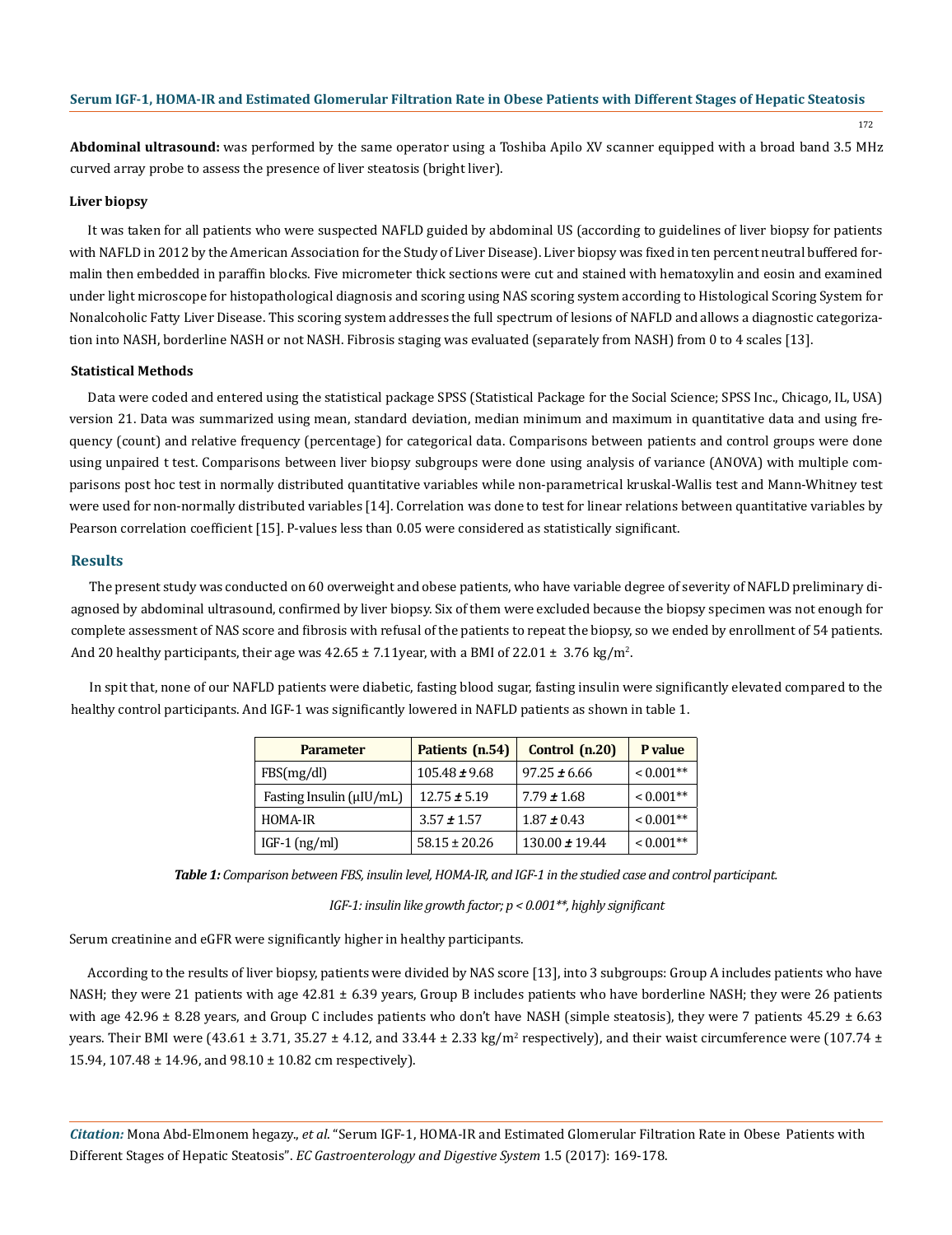|                  | <b>NASH</b> (n.21) | <b>Borderline NASH</b> (n. 26) | NOT NASH (n.7)     | P value  |
|------------------|--------------------|--------------------------------|--------------------|----------|
| ALT (IU/L)       | $41.95 \pm 23.56$  | $30.08 \pm 13.37$              | $18.86 \pm 7.99$   | $0.008*$ |
| AST (IU/L)       | $42.00 \pm 28.32$  | $28.15 \pm 9.75$               | $24.14 \pm 6.12$   | 0.094    |
| $GGT$ (IU/L)     | $53.33 \pm 31.31$  | $50.31 \pm 40.21$              | $20.00 \pm 9.52$   | $0.006*$ |
| $T-CHOL$ (mg/dl) | $197.90 \pm 26.98$ | $209.04 \pm 35.32$             | $220.14 \pm 39.33$ | 0.257    |
| $LDL-c$ (mg/dl)  | $106.10 \pm 17.48$ | $104.12 \pm 26.00$             | $98.71 \pm 10.55$  | 0.736    |
| $HDL-c$ (mg/dl)  | $44.71 \pm 9.14$   | 49.00 $\pm$ 18.33              | $54.43 \pm 17.96$  | 0.276    |
| $TGs$ (mg/dl)    | $169.48 \pm 51.70$ | $176.62 \pm 36.27$             | $159.00 \pm 47.60$ | 0.625    |
| Creat. mg/dl     | $1.18 \pm 0.14$    | $1.115 \pm 0.14$               | $0.96 \pm 0.08$    | $0.002*$ |
| eGFR ml/min      | $58.03 \pm 9.01$   | $59.74 \pm 9.77$               | $72.07 \pm 8.06$   | $0.004*$ |

ALT, GGT, and serum creatinin level; were significantly elevated in patients with NASH, and border line NASH compared to simple steatosis. While eGFR, was significantly reduced in NASH patients compared to non-NASH, as shown in table 2.

173

|  | Table 2: Laboratory data of the NAFLD subgroups. |  |  |  |
|--|--------------------------------------------------|--|--|--|
|--|--------------------------------------------------|--|--|--|

*ALT: Alanine Aminotransferase; AST: Aspartate Aminotransferase; GGT: G-Glutamyl Transpeptidase: NASH: Nonalcoholic Steatohepatitis; Tgs: Triglycerides; Total-C: Total Cholesterol; \*P < 0.05: significant.*

Fasting blood sugar, insulin, estimated insulin resistance by HOMA-IR, and IGF-1 levels in different NAFLD subgroups according to NAS score in liver biopsy shown in table 3.

|                          | <b>NASH</b> (n.21) | <b>Borderline NASH</b> (n. 26) | NOT NASH (n.7)     | P value |
|--------------------------|--------------------|--------------------------------|--------------------|---------|
| FBS(mg/dl)               | $106.43 \pm 20.29$ | $107.62 \pm 17.51$             | $100.71 \pm 15.86$ | 0.066   |
| $INSULIN$ $(\mu I U/mL)$ | $11.97 \pm 5.59$   | $13.68 \pm 5.01$               | $11.63 \pm 4.64$   | 0.447   |
| HOMA-IR                  | $3.72 \pm 1.50$    | $3.94 \pm 1.61$                | $3.20 \pm 1.22$    | 0.093   |
| $IGF-1$ ng/ml            | $56.92 \pm 19.80$  | $56.80 \pm 20.52$              | $66.81 \pm 21.56$  | 0.397   |

*Table 3: Comparison between FBS, insulin level, HOMA-IR, and IGF-1 in the NAFLD subgroups.*

Correlation was assessed between IGF-1, HOMA-IR; eGFR in NAFLD patients' subgroup, There was no statistical significant correlation between IGF-1 and the rest of the parameters, as shown in table 4.

|         |         | <b>Insulin</b> | <b>HOMA-IR</b> | $IGF-1$   | <b>GFR</b> | Creat.    |
|---------|---------|----------------|----------------|-----------|------------|-----------|
| Insulin | R       | 1              | 0.850          | $-0.238-$ | 0.097      | $-0.137-$ |
|         | P value |                | $< 0.001*$     | 0.084     | 0.484      | 0.324     |
|         | N       | 54             | 54             | 54        | 54         | 54        |
| HOMA-IR | R       | 0.850          | 1              | $-0.268-$ | 0.045      | $-0.083-$ |
|         | P value | $< 0.001*$     |                | 0.050     | 0.747      | 0.549     |
|         | N       | 54             | 54             | 54        | 54         | 54        |
| $IGF-1$ | R       | $-0.238-$      | $-0.268-$      | 1         | 0.190      | $-0.211-$ |
|         | P value | 0.084          | 0.050          |           | 0.169      | 0.125     |
|         | N       | 54             | 54             | 54        | 54         | 54        |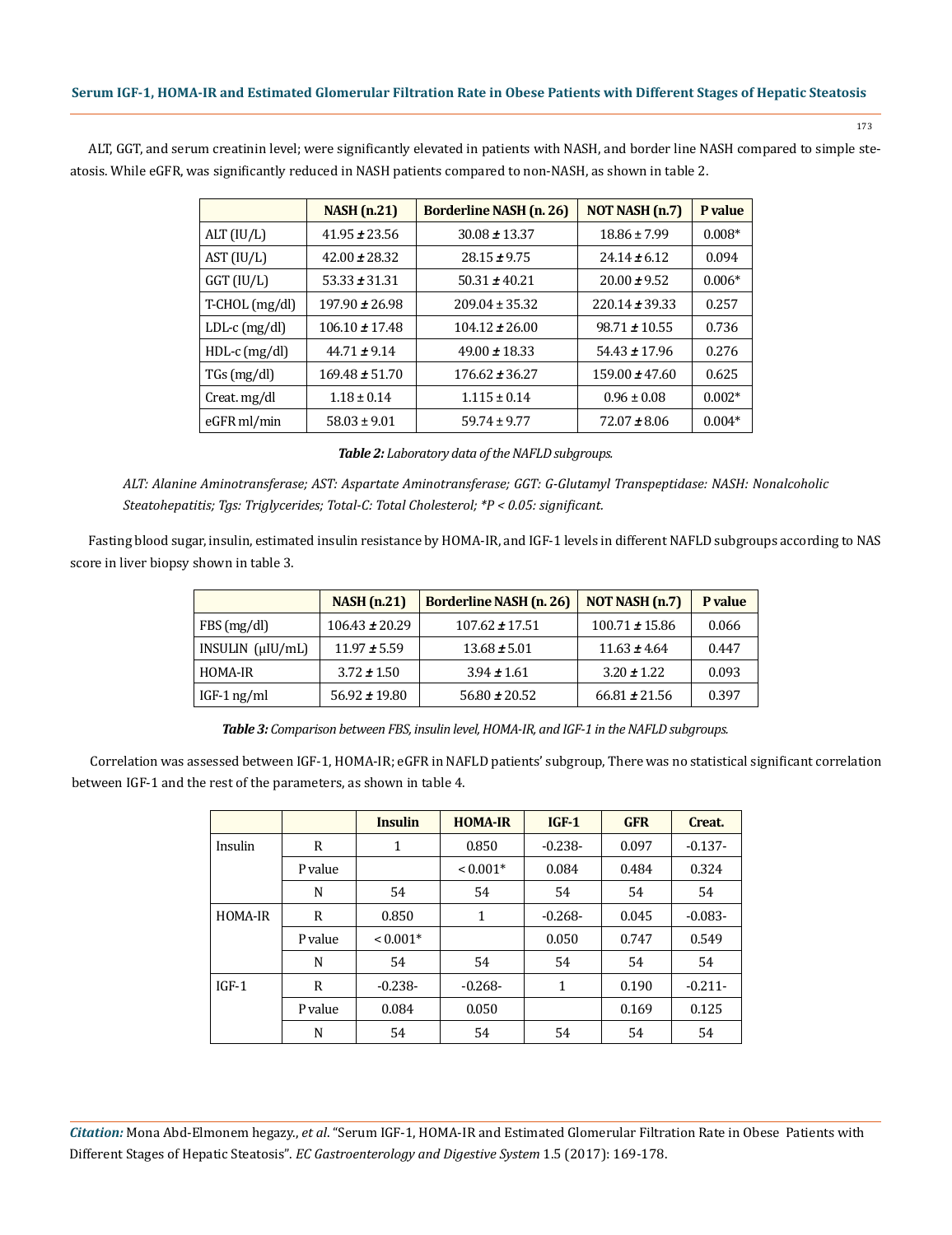| eGFR   | R       | 0.097     | 0.045     | 0.190     |            | $-0.942-$  |
|--------|---------|-----------|-----------|-----------|------------|------------|
|        | P value | 0.484     | 0.747     | 0.169     |            | $< 0.001*$ |
|        | N       | 54        | 54        | 54        | 54         | 54         |
| Creat. | R       | $-0.137-$ | $-0.083-$ | $-0.211-$ | $-0.942-$  |            |
|        | P value | 0.324     | 0.549     | 0.125     | $< 0.001*$ |            |
|        | N       | 54        | 54        | 54        | 54         | 54         |

*Table 4: Correlation between insulin, HOMA-IR, IGF-1, creatinine and GFR in NAFLD patients.*

#### **Discussion**

NAFLD represents a spectrum of disorders characterized by predominantly macro-vesicular hepatic steatosis that occur in individuals in the absence of consumption of alcohol in amounts considered harmful to the liver. NAFLD is a leading cause of chronic liver disease and its incidence is rising worldwide [16].

The pathogenesis of nonalcoholic fatty liver disease has not been fully elucidated. The most widely supported theory implicates insulin resistance as the key mechanism leading to hepatic steatosis, and perhaps also to steatohepatitis. ''Multiple hits hypothesis'' in NAFLD and NASH; Genome-wide association studies have confirmed the importance of the patatin-like phospholipase 3 (PNPLA3) gene polymorphism in NAFLD. This genetic polymorphism is able to differentiate simple steatosis with or without minimal inflammation and fibrosis progressing to NASH [17]. Obesity and diabetes induce insulin resistance, adipocyte proliferation and changes in intestinal flora [18]. Macrophages play an important role in the induction of inflammation and insulin resistance; also Ingestion of free fatty acids and free cholesterol induce ER stress and oxidative stress, resulting in hepatic inflammation and fibro genesis that induces progression to NASH and insulin resistance. In some instances, inflammation could precede steatosis, and antitumor necrosis factor (TNF)-α antibody improves steatosis in ob/ob mice.CD4 (+) T cells are found after NASH development. Adipokines such as Adiponectin, IL-6 and TNF-α produced by adipocytes affect hepatocyte fat content, the liver inflammatory environment and are considered to be the major inflammatory mediators found in NAFLD and insulin resistance [19].

IGF1 has been reported to predict the occurrence of liver steatosis in obese patients and as a marker of both fibrosis and steatosis in patients with NAFLD [6]. Proinflammatory cytokines stimulate the development of NASH and inhibit IGF-I secretion from hepatocytes either by decreasing growth hormone levels or inducing growth hormone resistance. NAFLD and hepatic insulin resistance could contribute to modulate circulating IGF-I levels as chronic hyperinsulinemia decreases the expression of GH receptor in liver [20].

NAFLD and CKD share common risk factors and therefore both liver and kidney injury may be driven by obesity-associated mechanisms of disease, including lipotoxicity, oxidative stress, enhanced pro-inflammatory cytokine, and renin-angiotensin-aldosterone system (RAAS) axis activation. It also has been suggested that insulin resistance is a susceptibility factor of CKD, making insulin resistance a possible mechanistic link between NAFLD and CKD [21]. A pprevious study showing that: Plasma IGF-1 concentrations is a determinant of eGFR, and suggest that lower amounts of circulating IGF-1 associated with NAFLD could contribute to the reduced eGFR observed in individuals with high or intermediate probability of advanced liver fibrosis [22].

Knowledge of whether a patient has simple steatosis or NASH is very important prognostically. Subjects with simple steatosis have a good long-term prognosis with low rates of liver-related morbidity and mortality, and therefore do not require specific liver-related treatment. However, patients with NASH can progress to cirrhosis, and therefore should be more actively managed trying to prevent disease progression [23].

In the present study, there is no significance for age as a precipitating factor for NAFLD also there is no significant age difference between NASH patient's subgroups. This agrees with Cao and colleagues who stated that: there is no significance regarding age as precipi-

*Citation:* Mona Abd-Elmonem hegazy., *et al*. "Serum IGF-1, HOMA-IR and Estimated Glomerular Filtration Rate in Obese Patients with Different Stages of Hepatic Steatosis". *EC Gastroenterology and Digestive System* 1.5 (2017): 169-178.

174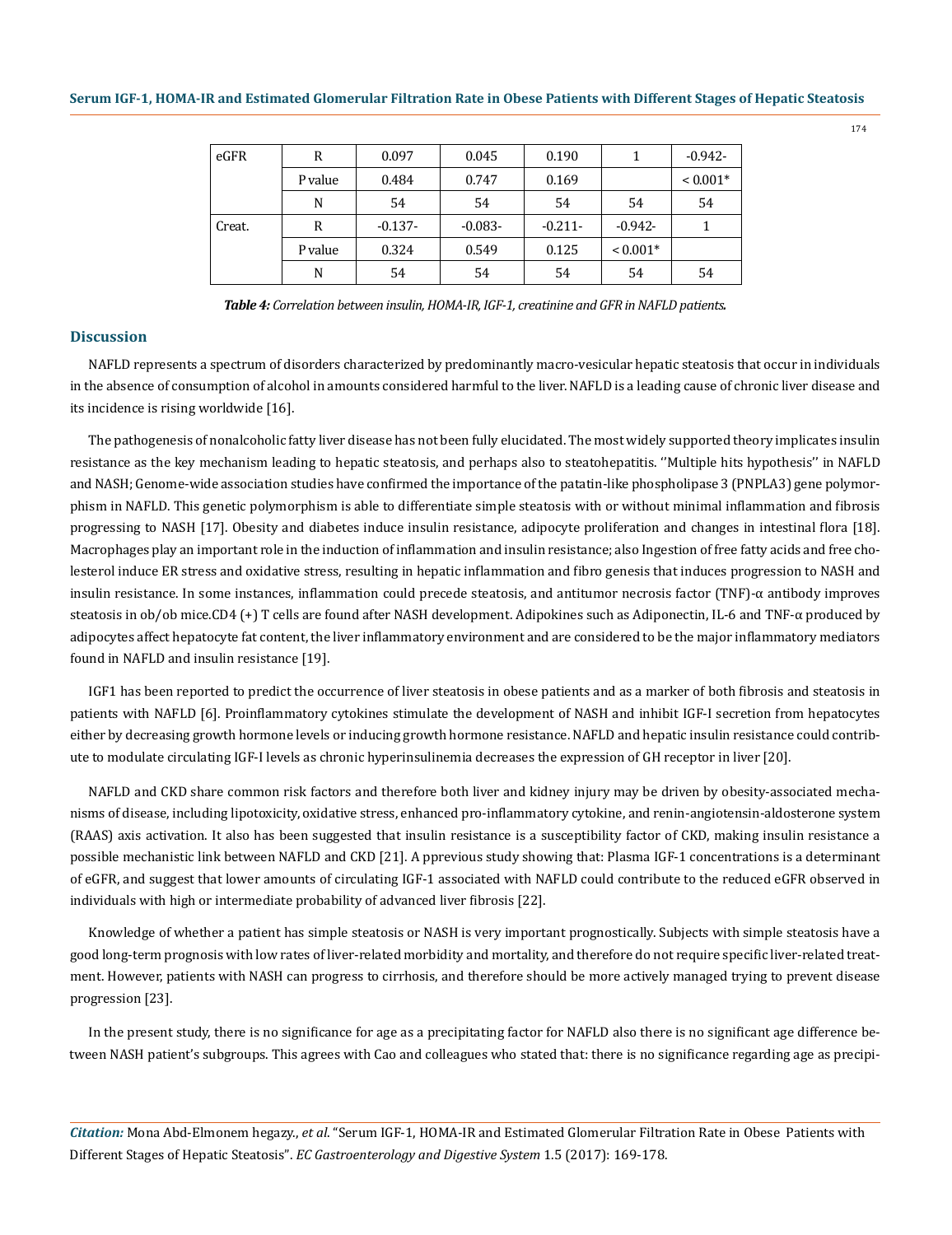175

tating factors for NAFLD [24]. It was previously suspected that; progression to NASH need a long time meaning that patients will develop NASH and fibrosis in their late fifties [25], but we didn't found any difference in the present study groups with all patient aged from late twenty to early fifty and this predict early progression to NASH.

BMI was lower in patients with simple steatosis  $(33.44 \pm 2.33 \text{ kg/m2})$ , compared to  $(35.27 \pm 4.12 \text{ kg/m2})$  in patients with borderline NASH, and reached the highest (43.61 ± 3.71 kg/m2) in patients with NASH, but the difference didn't reach significant level with (P value 0.515). This agrees with the study done by Clark and Diehl, they found that: two thirds of patients with a BMI above 30, and more than 90 % of patients with a BMI greater than 39 have steatosis [26]. Also Harnois and colleagues found that BMI was the only predictive factor for NASH [27].

In the present study, eGFR was significantly lower in NAFLD patients  $(60.68 \pm 10.17 \text{ ml/min})$  compared to normal control participants  $(95.81 \pm 17.70 \text{ ml/min})$  with (P value < 0.001). eGFR was higher in patients with simple steatosis (72.07  $\pm$  8.06 ml/min), compared to  $(59.74 \pm 9.77$ ml/min) in patients with borderline NASH, and  $(58.03 \pm 9.01$ ml/min) in patients with NASH with (P value 0.004). So it was found that eGFR < 90 in NAFLD patients. And in between NASH subgroups it was > 60ml/min in simple steatosis patients and eGFR < 60 in borderline NASH and NASH patients.

The present study results have agreement with Armstrong and colleagues who found that; the presence and severity of NAFLD are associated with an increased risk and severity of CKD [28].

According to the National Kidney Foundation Practice Guidelines, mild kidney function damage (MKFD) occurs early before CKD appearance. Therefore, to explore the relationship between NAFLD and kidney function, it was applied the cut-off point of eGFR < 90 mL/ min/1.73 m2 for MKFD [29]. So the results of our current study had showed a graded positive relationship between the histological severity of NAFLD and kidney disease, and it can suggest that GFR > 90 almost exclude NASH subgroups and < 60 include NASH and border line NASH.

HOMA-IR was significantly higher in NAFLD patients (3.57  $\pm$  1.57) than in normal healthy control participants (1.87  $\pm$  0.43) with (P value < 0.001). In the current study the inter subgroups HOMA-IR value difference between NAFLD patients was higher in patients with borderline NASH (3.94  $\pm$  1.61), and NASH (3.72  $\pm$  1.50) compared to (3.20  $\pm$  1.22) in patients with simple steatosis with (p value 0.093). Also HOMA-IR had showed almost close values between borderline NASH and NASH. Angelico and colleagues in 2005 had reported that, Subjects with a more pronounced insulin resistance had a higher prevalence of severe steatosis [30].

IGF-1 was significantly lower in NAFLD patients (58.15  $\pm$  20.26 ng /ml) compared to normal healthy participant (130.00  $\pm$  19.44 ng /ml) with (P value < 0.001). IGF-1 was higher in patients with simple steatosis (66.81  $\pm$  21.56 ng /ml), compared to (56.80  $\pm$  20.52 ng/ ml) in patients with borderline NASH, and (56.92 ± 19.80 ng/ml) in patients with NASH but it didn't reach significant level with (P value 0.397). The results of the present study agree with Mallea-Gil and colleagues who reported that IGF-I level had been associated with NAFLD, progressively decreasing with liver fat accumulation [4]. Also Colak and his colleagues found that the highest values for IGF-I were observed in individuals classified as at low risk of NASH and fibrosis, and the lowest values were in those at high risk of NASH and fibrosis [31].

The result of the current study are in agreement with Petta and his colleagues who reported that, plasma IGF-1 concentration is a determinant of eGFR [32]. Also Arturi and his colleagues suggest that lower amounts of circulating IGF-1 associated with NAFLD/NASH could contribute to the reduced eGFR observed in individuals with high or intermediate probability of advanced liver steatosis and fibrosis [33]. But in the current study we didn't reach statistical significant level with P value 0.169.

In korean patient, NASH was significantly associated with lower eGFR, even after adjusting for the clinical traits of the metabolic syndrome, HOMA-estimated insulin resistance it is also possible to speculate that NASH is not only associated with CKD as a consequence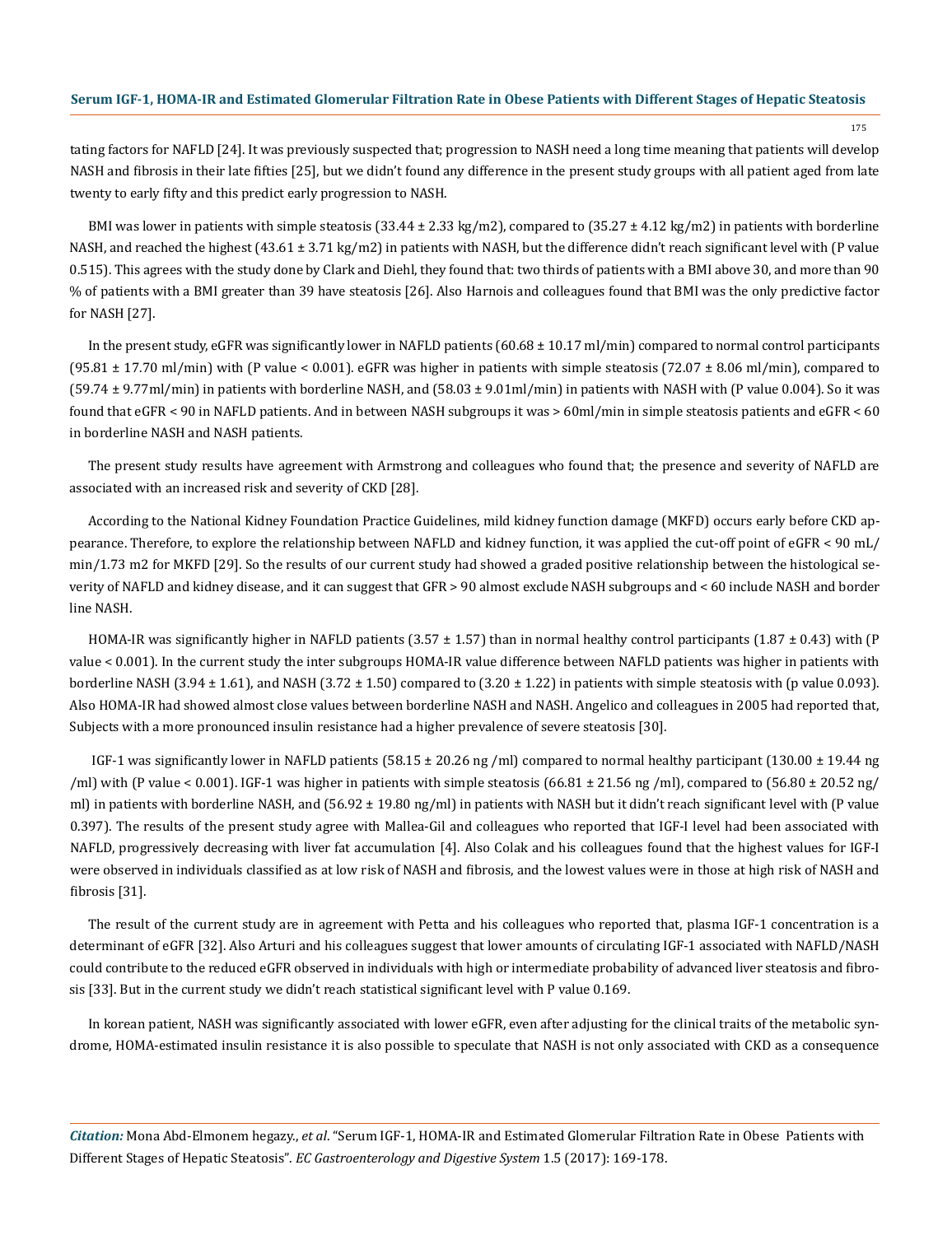of the shared risk factors but that NASH itself might at least in part contribute to the development of CKD independently of shared risk factors [34].

176

 That in agree with the above previous study HOMA-IR was higher value in NAFLD compared to normal healthy participant with eGFR < 90 ml/min , and in patient with borderline NASH and NASH eGFR had lower value < 60ml/min, also HOMA-IR was higher in borderline NASH and NASH compared to simple steatosis patients.

# **Conclusion**

There is a definitive association between NAFLD, IGF-I, HOMA-IR, and eGFR. IGF1 and eGFR were lower in NAFLD patients than normal healthy control participant, also HOMA -IR was higher in non diabetic NAFLD patients compared to normal healthy control participant.

In NASH patients subgroups eGFR was lower than 90 ml/min in patients with simple steatosis and less than 60ml/min in patients with borderline NASH and NASH , also low level of IGF-1 in patients with borderline NASH and NASH compared to simple steatosis patients and HOMA-IR was higher in borderline NASH and NASH patients compared to simple steatosis patients.

# **Bibliography**

- 1. Chalasani N., *et al*. "The diagnosis and management of non-alcoholic fatty liver disease: practice guideline by the American Gastroenterological Association, American Association for the Study of Liver Diseases, and American College of Gastroenterology". *Gastroenterology* 142 (2012): 1592-1609.
- 2. Neuschwander-Tetri BA., *et al*[. "Clinical, laboratory and histological associations in adults with nonalcoholic fatty liver disease".](https://www.ncbi.nlm.nih.gov/pubmed/20648476) *Hepatology* [52.3 \(2010\): 913-924.](https://www.ncbi.nlm.nih.gov/pubmed/20648476)
- 3. [Cadranel JF. "Good clinical practice guidelines for fine needle aspiration biopsy of the liver: past, present and future".](https://www.ncbi.nlm.nih.gov/pubmed/12434092) *Gastroentérolo[gie Clinique et Biologique](https://www.ncbi.nlm.nih.gov/pubmed/12434092)* 26.10 (2002): 823-824.
- 4. Mallea-Gil MS., *et al*[. "IGF-1 levels in different stages of liver steatosis and its association with metabolic syndrome".](https://www.ncbi.nlm.nih.gov/pubmed/22616493) *Acta Gastroen[terológica Latinoamericana](https://www.ncbi.nlm.nih.gov/pubmed/22616493)* 42.1 (2012): 20-26.
- 5. Skrtic S., *et al*[. "Insulin like growth factors stimulate expression of hepatocyte growth factor but not transforming growth factor beta1](https://www.ncbi.nlm.nih.gov/pubmed/9348194) [in cultured hepatic stellate cells".](https://www.ncbi.nlm.nih.gov/pubmed/9348194) *Endocrinology* 138.11 (1997): 4683-4689.
- 6. Ichikawa T., *et al*[. "Role of growth hormone, insulin-like growth factor 1 and insulin-like growth factor-binding protein 3 in develop](https://www.ncbi.nlm.nih.gov/pmc/articles/PMC2716823/)[ment of non-alcoholic fatty liver disease".](https://www.ncbi.nlm.nih.gov/pmc/articles/PMC2716823/) *Hepatology International* 1.2 (2007): 287-294.
- 7. Hitoshi N., *et al*[. "GH-independent IGF-I action is essential to prevent the developmefnt of nonalcoholic steatohepatitis in a GH-defi](https://www.ncbi.nlm.nih.gov/pubmed/22659415)cient rat model". *[Biochemical and Biophysical Research Communications](https://www.ncbi.nlm.nih.gov/pubmed/22659415)* 423.2 (2012): 295-300.
- 8. [Kim CH and Younossi ZM. "Nonalcoholic fatty liver disease: a manifestation of the metabolic syndrome".](https://www.ncbi.nlm.nih.gov/pubmed/18939388) *Cleveland Clinic Journal of Medicine* [75.10 \(2008\): 721-782.](https://www.ncbi.nlm.nih.gov/pubmed/18939388)
- 9. Targher G., *et al*[. "Risk of chronic kidney disease in patients with nonalcoholic fatty liver disease: is there a link?"](https://www.ncbi.nlm.nih.gov/pubmed/21145850) *Journal of Hepatology* [54.5 \(2011\): 1020-1029.](https://www.ncbi.nlm.nih.gov/pubmed/21145850)
- 10. Pham H, *et al*[. "Chronic kidney disease, insulin resistnce, and incident diabetes in older adults".](https://www.ncbi.nlm.nih.gov/pmc/articles/PMC3315343/) *Clinical Journal of the American Society of Nephrology* [7.4 \(2012\): 588-594.](https://www.ncbi.nlm.nih.gov/pmc/articles/PMC3315343/)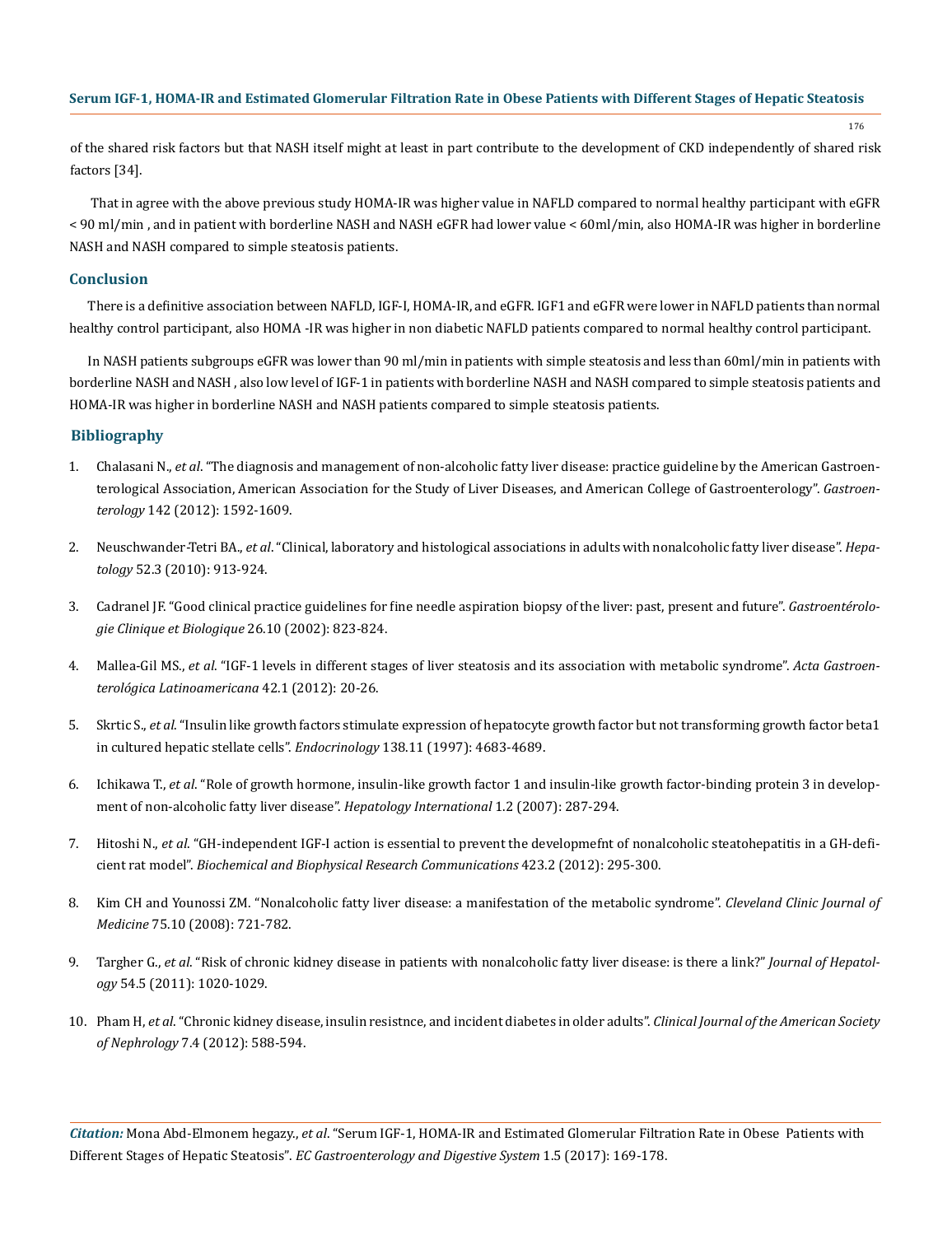11. Teppala S., *et al*[. "Association between IGF-1 and chronic kidney disease among US adults".](https://www.ncbi.nlm.nih.gov/pubmed/20567872) *Clinical and Experimental Nephrology* 14.5 [\(2010\): 440-444.](https://www.ncbi.nlm.nih.gov/pubmed/20567872)

177

- 12. Tarantino G., *et al*[. "Hepatic steatosis in overweight/obese females: new screening method for those at risk".](https://www.ncbi.nlm.nih.gov/pmc/articles/PMC2789222/) *World Journal of Gastroenterology* [15.45 \(2009\): 5693-5699.](https://www.ncbi.nlm.nih.gov/pmc/articles/PMC2789222/)
- 13. Brunt EM., *et al*[. "Portal chronic inflammation in nonal¬coholic fatty liver disease \(NAFLD\): a histologic marker of advanced NAFLD](https://www.ncbi.nlm.nih.gov/pubmed/19142989) [clinicopathologic correlations from the nonalcoholic steatohepatitis clinical research network".](https://www.ncbi.nlm.nih.gov/pubmed/19142989) *Hepatology* 49.3 (2009): 809-820.
- 14. [Chan YH. "Biostatistics102: Quantitative Data Parametric & Non-parametric Tests".](http://nuhs.edu.sg/wbn/slot/u3344/biostat102_resources.pdf) *Singapore Medical Journal* 44.8 (2003): 391- [396.](http://nuhs.edu.sg/wbn/slot/u3344/biostat102_resources.pdf)
- 15. [Chan YH. "Biostatistics 103: Qualitative Data –Tests of Independence".](http://nuhs.edu.sg/wbn/slot/u3344/biostat103_resources.pdf) *Singapore Medical Journal* 44.10 (2003): 498-503.
- 16. [Torres DM and Harrison SA. "Diagnosis and therapy of nonalcoholic steatohepatitis".](https://www.ncbi.nlm.nih.gov/pubmed/18471547) *Gastroenterology* 134.6 (2008): 1682-1698.
- 17. [Caldwell SH and Argo CK. "Non-alcoholic fatty liver disease and nutrition".](http://onlinelibrary.wiley.com/doi/10.1002/9781444341294.ch28/summary) *In Sherlock's Diseases of the Liver and Biliary System*, 12th [Edition 28 \(2011\): 546-561.](http://onlinelibrary.wiley.com/doi/10.1002/9781444341294.ch28/summary)
- 18. Tsochatzis EA., *et al*[. "Adipokines in nonalcoholic steatohepatitis: from pathogenesis to implications in diagnosis and therapy".](https://www.ncbi.nlm.nih.gov/pubmed/19753129) *Media[tors of Inflammation](https://www.ncbi.nlm.nih.gov/pubmed/19753129)* (2009): 831670.
- 19. Takaki A., *et al*[. "Molecular mechanisms and new treatment strategies for non-alcoholic steatohepatitis \(NASH\)".](https://www.ncbi.nlm.nih.gov/pubmed/24786095) *International Journal [of Molecular Sciences](https://www.ncbi.nlm.nih.gov/pubmed/24786095)* 15.5 (2014): 7352-7379.
- 20. Brugts MP., *et al*[. "IGF-1 bioactivity in an elderly population. Relation to insulin sensitivity, insulin levels, and the metabolic syn](https://www.ncbi.nlm.nih.gov/pubmed/20103714)drome". *Diabetes* [59.2 \(2010\): 505-508.](https://www.ncbi.nlm.nih.gov/pubmed/20103714)
- 21. [Byrne CD. "Dorothy Hodgkin Lecture: non-alcoholic fatty liver disease, insulin resistance and ectopic fat: a new problem in diabetes](https://www.ncbi.nlm.nih.gov/pubmed/22672330) management". *Diabetic Medicine* [29.9 \(2012\): 1098-1107.](https://www.ncbi.nlm.nih.gov/pubmed/22672330)
- 22. Hribal ML., *et al*[. "Insulin-like growth factor-I, inflammatory proteins, and fibrosis in subjects with nonalcoholic fatty liver disease".](https://www.ncbi.nlm.nih.gov/pubmed/23316084) *[The Journal of Clinical Endocrinology and Metabolism](https://www.ncbi.nlm.nih.gov/pubmed/23316084)* 98.2 (2013): E304-E308.
- 23. Dyson JK., *et al*[. "Non-alcoholic fatty liver disease: a practical approach to diagnosis and staging".](https://www.ncbi.nlm.nih.gov/pubmed/25018867) *Frontline Gastroenterology* 5.3 [\(2014\): 211-218.](https://www.ncbi.nlm.nih.gov/pubmed/25018867)
- 24. Cao CY., *et al*[. "The C-681G polymorphism of PPAR-γ gene is associated with susceptibility to non-alcoholic fatty liver disease".](https://www.ncbi.nlm.nih.gov/pubmed/22820754) *Tohoku [Journal of Experimental Medicine](https://www.ncbi.nlm.nih.gov/pubmed/22820754)* 227.4 (2012): 253-262.
- 25. [Frith J and Newton JL "Liver disease in older women".](https://www.ncbi.nlm.nih.gov/pubmed/19962256) *Maturitas* 65.3 (2010): 210-214.
- 26. [Clark JM and Diehl AM. "Nonalcoholic fatty liver disease: Anunder-recognized cause of cryptogenic cirrhosis".](https://www.ncbi.nlm.nih.gov/pubmed/12799409) *Journal of the American Medical Association* [289.22 \(2003\): 3000-3004.](https://www.ncbi.nlm.nih.gov/pubmed/12799409)
- 27. Harnois F., *et al*[. "Prevalence and predictive factors of NASH in morbidly obese patients undergoing bariatric surgery".](https://www.ncbi.nlm.nih.gov/pubmed/16469221) *Obesity Surgery* [16.2 \(2006\): 183-188.](https://www.ncbi.nlm.nih.gov/pubmed/16469221)